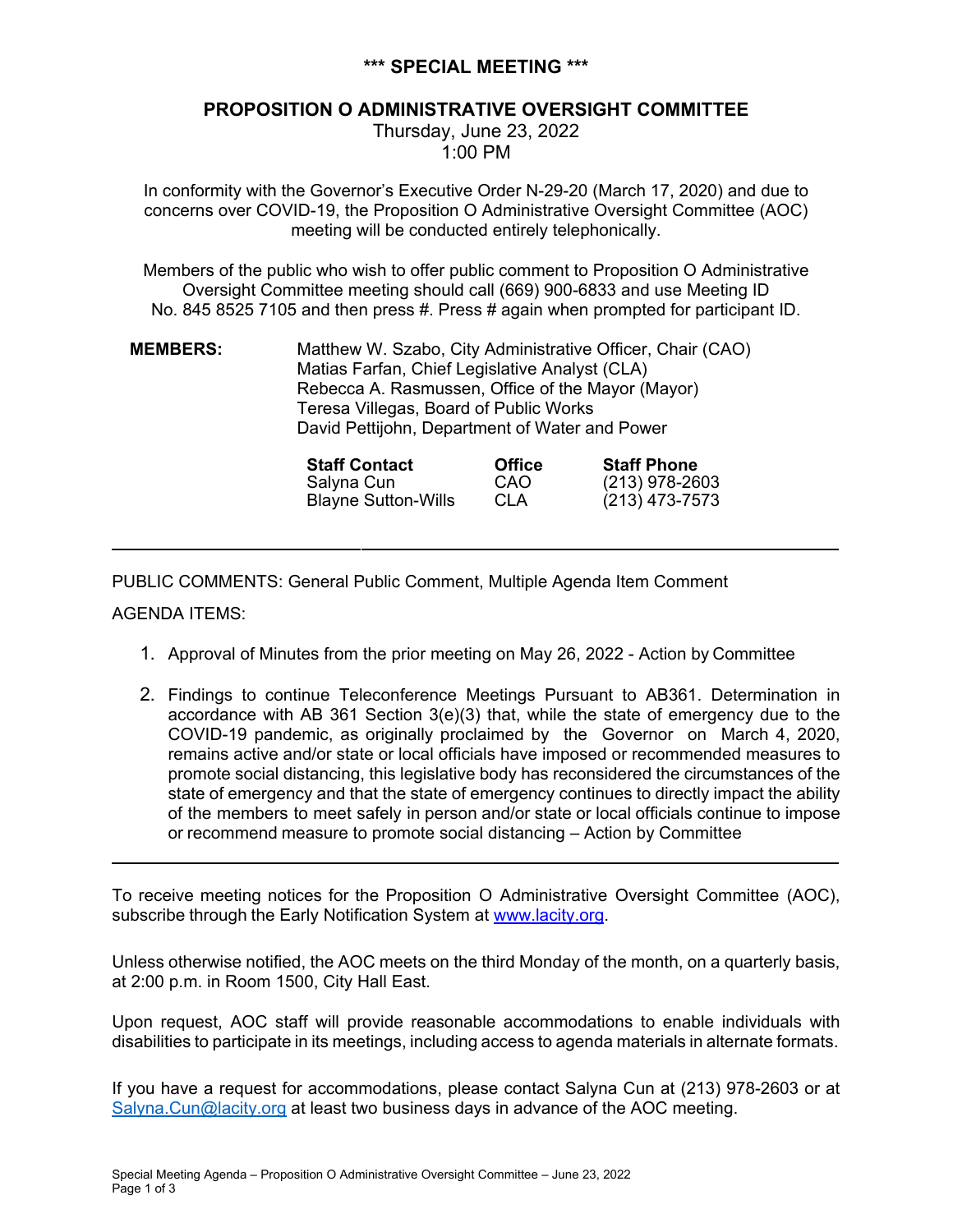### **\*\*\* SPECIAL MEETING \*\*\***

### **PROPOSITION O ADMINISTRATIVE OVERSIGHT COMMITTEE**

Thursday, June 23, 2022 1:00 PM

#### **Public Notice**

An opportunity for the public to address the Committee on agenda items will be provided during the Multiple Agenda Item Comment period. A member of the public who wishes to speak on agenda item(s) shall be allowed to speak for up to one minute per item up to a total of three minutes per meeting.

The Committee will also provide an opportunity for the public to speak on general public interest items during the General Public Comment period. Each speaker shall be limited to one minute of general public comment each meeting. The Committee shall not discuss or take action relative to any general public comment.

#### **Telecommunication Relay Services**

As a covered entity under Title II of the Americans with Disabilities Act, the City of Los Angeles does not discriminate on the basis of disability and, upon request, will provide reasonable accommodations to ensure equal access to its programs, services and activities. Sign language interpreters, assistive listening devices, or other auxiliary aids and/or services may be provided upon request. To ensure availability, your request should be received at least 72 hours in advance of the need. Requests for reasonable modification or accommodation from individuals with disabilities, consistent with the Americans with Disabilities Act can be made by contacting Salyna Cun at (213) 978-2603 or at Salyna.Cun@lacity.org. For Telecommunication Relay Services for the hearing impaired, please see the information below.

Telephone communication is one of the most important forms of communication in society today. Due to advancements in technology, telephone devices have evolved with new services and capabilities. Individuals who are deaf and hard of hearing, and individuals with a speech disability are following these trends and are rapidly migrating to more advanced telecommunications methods, both for peer-to-peer and third-party telecommunications relay service (TRS) communications.

Telecommunications Relay Service is a telephone service that allows persons with hearing or speech disabilities to place and receive telephone calls. TRS is available in all 50 states, the District of Columbia, Puerto Rico and the U.S. territories for local and/or long distance calls. TRS providers - generally telephone companies - are compensated for the costs of providing TRS from either a state or a federal fund. There is no cost to the TRS user.

What forms of TRS are available? There are several forms of TRS, depending on the particular needs of the user and the equipment available: TRS includes: Text to Voice TTY-Based TRS; Speech-to-Speech Relay Service; Shared Non-English Language Relay Service; Captioned Telephone Relay Service; Internet Protocol Relay Service; and Video Relay Service. Please visit this site for detail descriptions, https://www.fcc.gov/consumers/guides/telecommunications-relayservice-trs.